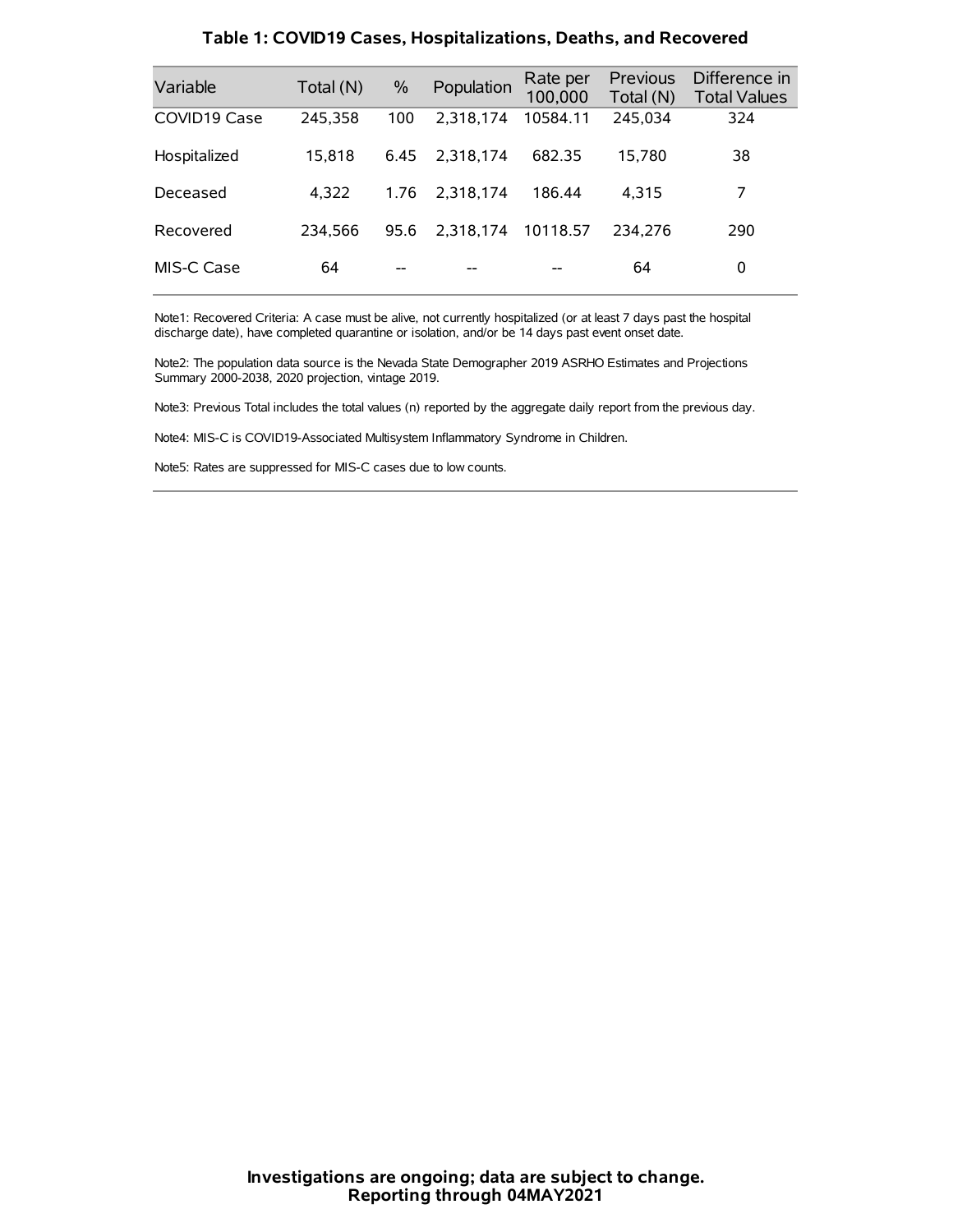## **Table 2: COVID19 Cases**

| Variable                     | Outcome                           | $\mathsf{N}$ | $\%$ | Population | Rate per<br>100,000 |
|------------------------------|-----------------------------------|--------------|------|------------|---------------------|
| Age Categories               | Aged 4 or less                    | 5096         | 2.08 | 149,165    | 3416.4              |
|                              | Aged 5 to 17                      | 23502        | 9.58 | 406,595    | 5780.2              |
|                              | Aged 18 to 24                     | 30841        | 12.6 | 216,762    | 14228               |
|                              | Aged 25 to 49                     | 112243       | 45.7 | 803,732    | 13965               |
|                              | Aged 50 to 64                     | 47472        | 19.3 | 423,461    | 11210               |
|                              | Aged 64+                          | 26121        | 10.6 | 318,459    | 8202.3              |
|                              | Unknown                           | 83           | 0.03 |            |                     |
| <b>Birth Sex</b>             | Female                            | 125606       | 51.2 | 1,160,285  | 10825               |
|                              | Male                              | 117816       | 48.0 | 1,157,889  | 10175               |
|                              | Unknown                           | 1936         | 0.79 |            |                     |
| Race/Ethnicity               | Hispanic                          | 81131        | 33.1 | 763,053    | 10632               |
|                              | White                             | 61275        | 25.0 | 1,006,929  | 6085.3              |
|                              | <b>Black</b>                      | 18649        | 7.60 | 262,671    | 7099.8              |
|                              | Asian or Pacific Islander         | 18501        | 7.54 | 270,209    | 6846.9              |
|                              | American Indian, Eskimo, or Aleut | 354          | 0.14 | 15,311     | 2312.0              |
|                              | Other                             | 18066        | 7.36 |            |                     |
|                              | Unknown                           | 47382        | 19.3 |            |                     |
| Underlying Medical Condition | <b>Yes</b>                        | 47901        | 19.5 |            |                     |
|                              | No/Unknown                        | 197457       | 80.5 |            |                     |

Note1: Breakdown of Race is exlusively non-Hispanic.

Note2: Underlying Medical Condition is any identified health condition.

Note3: The population data source is the Nevada State Demographer 2019 ASRHO Estimates and Projections Summary 2000-2038, 2020 projection, vintage 2019.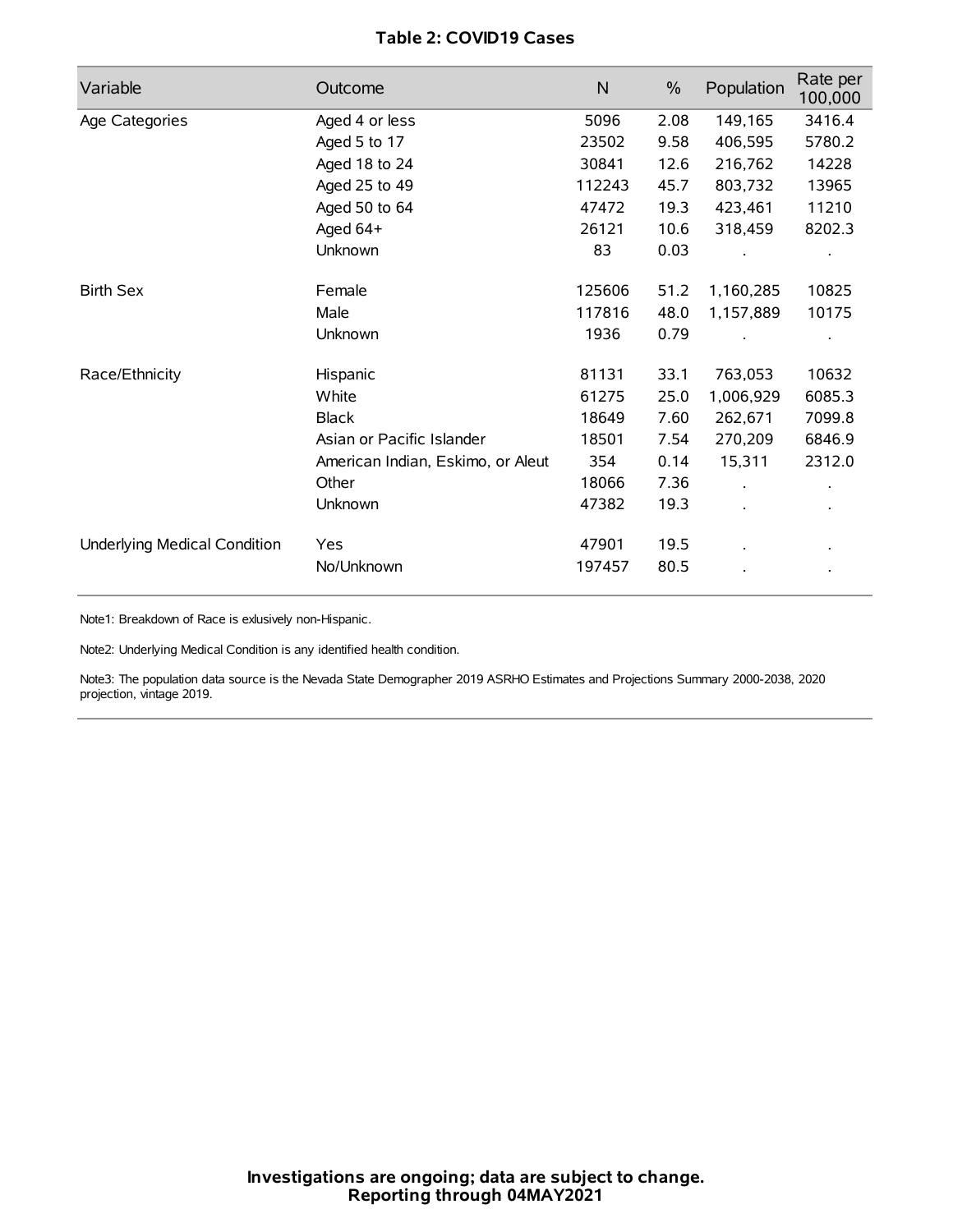| Variable         | Outcome                           | N    | $\%$ | Population | Rate per<br>100,000 |
|------------------|-----------------------------------|------|------|------------|---------------------|
| Age Categories   | Aged 4 or less                    | 104  | 0.7  | 149,165    | 69.72               |
|                  | Aged 5 to 17                      | 179  | 1.1  | 406,595    | 44.02               |
|                  | Aged 18 to 24                     | 334  | 2.1  | 216,762    | 154.09              |
|                  | Aged 25 to 49                     | 3675 | 23.2 | 803,732    | 457.24              |
|                  | Aged 50 to 64                     | 4412 | 27.9 | 423,461    | 1041.9              |
|                  | Aged 64+                          | 7112 | 45.0 | 318,459    | 2233.3              |
|                  | Unknown                           | 2    | 0.0  |            |                     |
| <b>Birth Sex</b> | Female                            | 6971 | 44.1 | 1,160,285  | 600.80              |
|                  | Male                              | 8822 | 55.8 | 1,157,889  | 761.90              |
|                  | Unknown                           | 25   | 0.2  |            |                     |
| Race/Ethnicity   | Hispanic                          | 4843 | 30.6 | 763,053    | 634.69              |
|                  | White                             | 5519 | 34.9 | 1,006,929  | 548.10              |
|                  | <b>Black</b>                      | 2004 | 12.7 | 262,671    | 762.93              |
|                  | Asian or Pacific Islander         | 1770 | 11.2 | 270,209    | 655.05              |
|                  | American Indian, Eskimo, or Aleut | 27   | 0.2  | 15,311     | 176.34              |
|                  | Other                             | 619  | 3.9  |            |                     |
|                  | Unknown                           | 1036 | 6.5  |            |                     |

## **Table 3: COVID19 Hospitalizations - General Characteristics**

Note1: Breakdown of Race is exlusively non-Hispanic.

Note2: The population data source is the Nevada State Demographer 2019 ASRHO Estimates and Projections Summary 2000-2038, 2020 projection, vintage 2019.

Note3: Rates for categories with fewer than 12 cases are suppressed due to high relative standard error.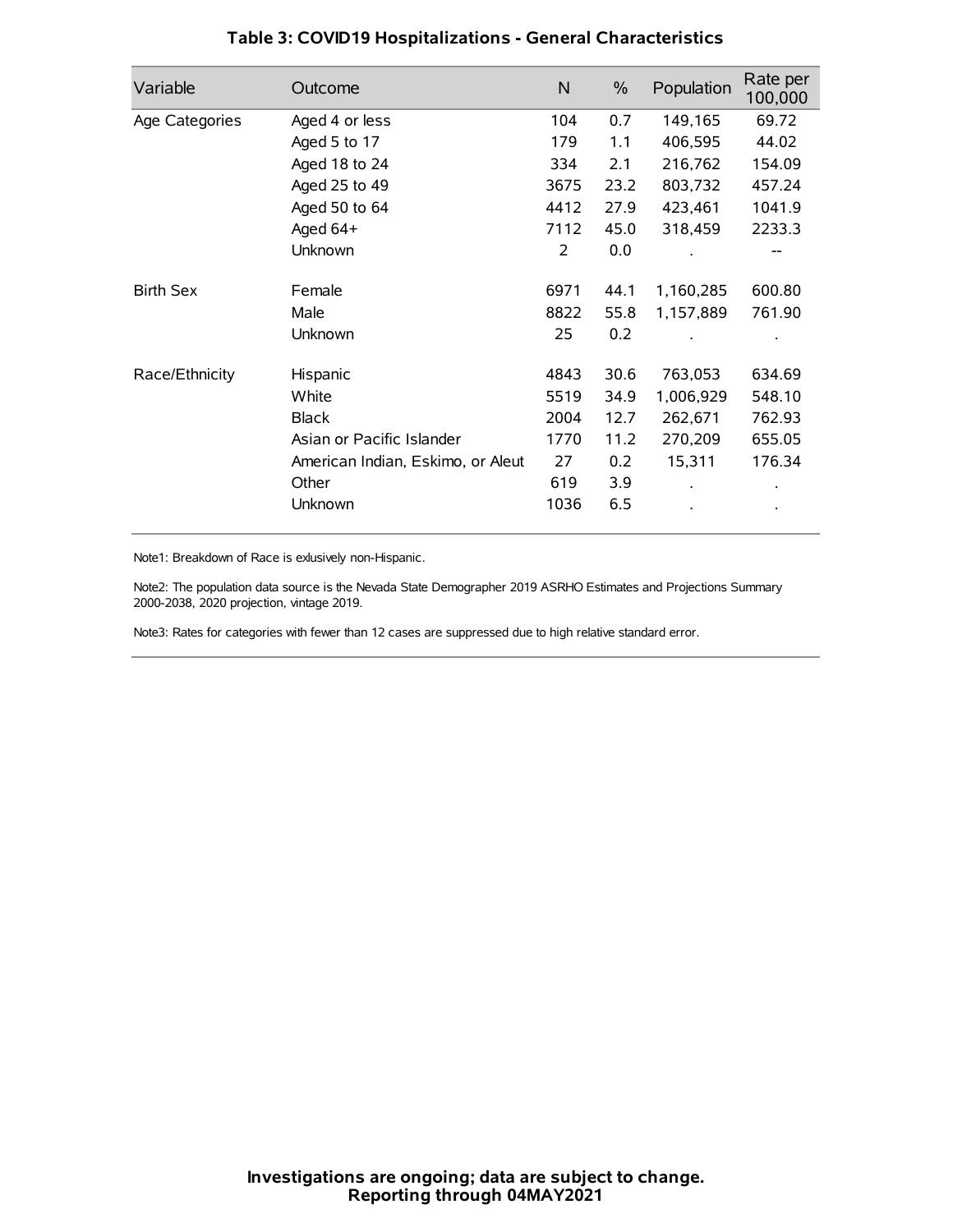| Variable                            | Outcome   | N     | $\frac{0}{0}$ |
|-------------------------------------|-----------|-------|---------------|
| Deceased                            | Yes       | 3647  | 23.1          |
|                                     | No        | 12171 | 76.9          |
| ICU                                 | Yes       | 4204  | 26.6          |
|                                     | <b>No</b> | 11614 | 73.4          |
| Intubated                           | Yes       | 2069  | 13.1          |
|                                     | No        | 13749 | 86.9          |
| <b>Underlying Medical Condition</b> | Yes       | 9977  | 63.1          |
|                                     | No        | 5841  | 36.9          |
| Hypertension                        | Yes       | 5680  | N/A           |
| Immunocompromised                   | Yes       | 349   | N/A           |
| Chronic Heart Disease               | Yes       | 1975  | N/A           |
| Chronic Liver Disease               | Yes       | 205   | N/A           |
| Chronic Kidney Disease              | Yes       | 1378  | N/A           |
| <b>Diabetes</b>                     | Yes       | 4436  | N/A           |
| Neurologic/Neurodevelopmental       | Yes       | 697   | N/A           |
| Chronic Lung Disease                | Yes       | 2380  | N/A           |
| <b>Historically Healthy</b>         | Yes       | 3041  | N/A           |
| Other                               | Yes       | 3948  | N/A           |

# **Table 4: COVID19 Hospitalizations - Morbidity**

Note1: Underlying Medical Condition is any identified health condition.

Note2: The breakdown of health conditions are not mutually exlusive (i.e., a person can have more than one risk factor).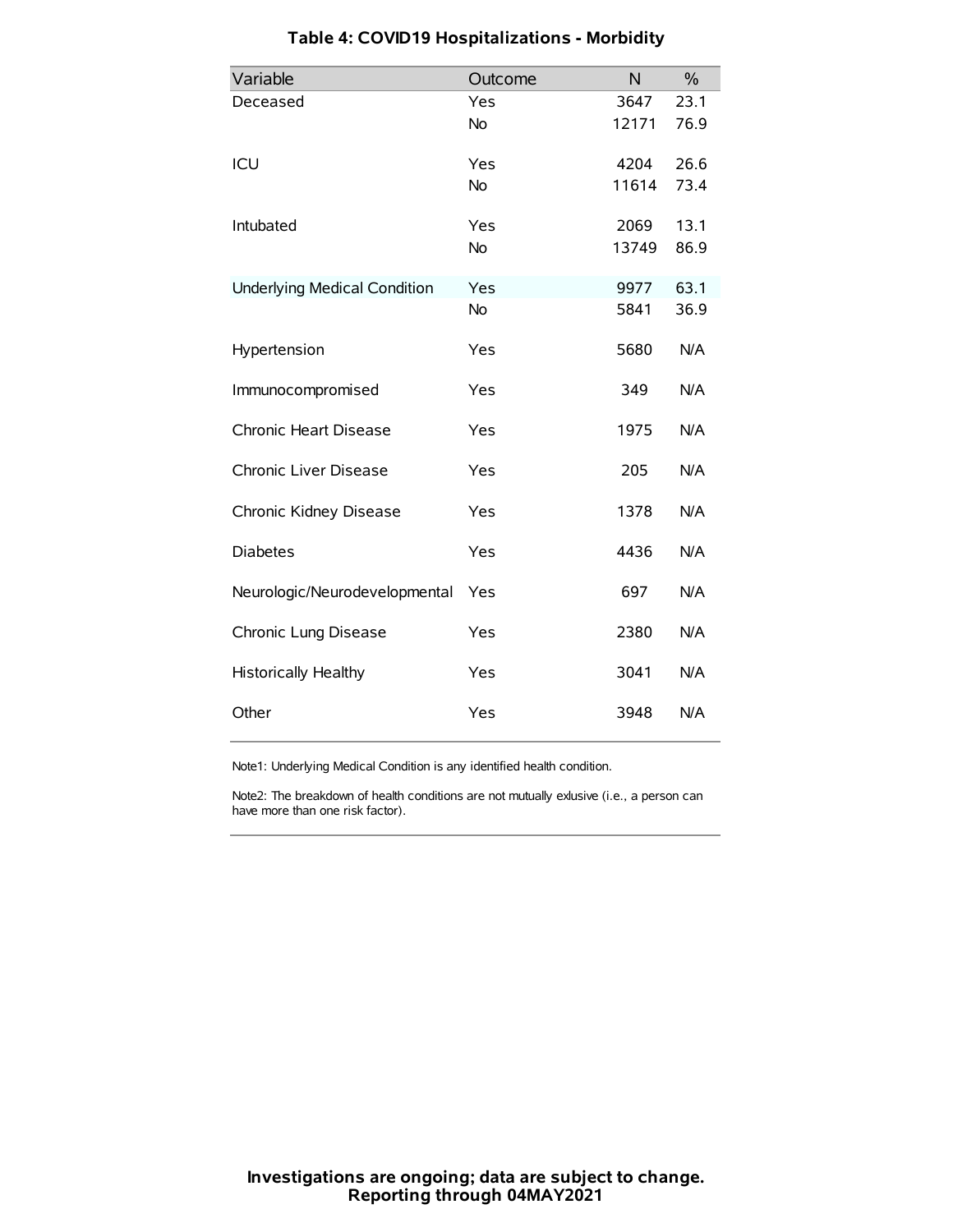| Variable         | Outcome                           | N    | $\%$ | Population           | Rate per<br>100,000 |
|------------------|-----------------------------------|------|------|----------------------|---------------------|
| Age Categories   | Aged 5 to 17                      | 4    | 0.1  | 406,595              |                     |
|                  | Aged 18 to 24                     | 7    | 0.2  | 216,762              | --                  |
|                  | Aged 25 to 49                     | 300  | 6.9  | 803,732              | 37.33               |
|                  | Aged 50 to 64                     | 847  | 19.6 | 423,461              | 200.02              |
|                  | Aged 64+                          | 3164 | 73.2 | 318,459              | 993.54              |
| <b>Birth Sex</b> | Female                            | 1617 | 37.4 | 1,160,285            | 139.36              |
|                  | Male                              | 2698 | 62.4 | 1,157,889            | 233.01              |
|                  | Unknown                           | 7    | 0.2  |                      |                     |
| Race/Ethnicity   | Hispanic                          | 1195 | 27.6 | 763,053              | 156.61              |
|                  | White                             | 1951 | 45.1 | 1,006,929            | 193.76              |
|                  | <b>Black</b>                      | 502  | 11.6 | 262,671              | 191.11              |
|                  | Asian or Pacific Islander         | 594  | 13.7 | 270,209              | 219.83              |
|                  | American Indian, Eskimo, or Aleut | 10   | 0.2  | 15,311               |                     |
|                  | Other                             | 47   | 1.1  | $\ddot{\phantom{0}}$ | $\bullet$           |
|                  | Unknown                           | 23   | 0.5  |                      |                     |

## **Table 5: COVID19 Deaths - General Characteristics**

Note1: Breakdown of Race is exlusively non-Hispanic.

Note2: The population data source is the Nevada State Demographer 2019 ASRHO Estimates and Projections Summary 2000-2038, 2020 projection, vintage 2019.

Note3: Rates for categories with fewer than 12 cases are suppressed due to high relative standard error.